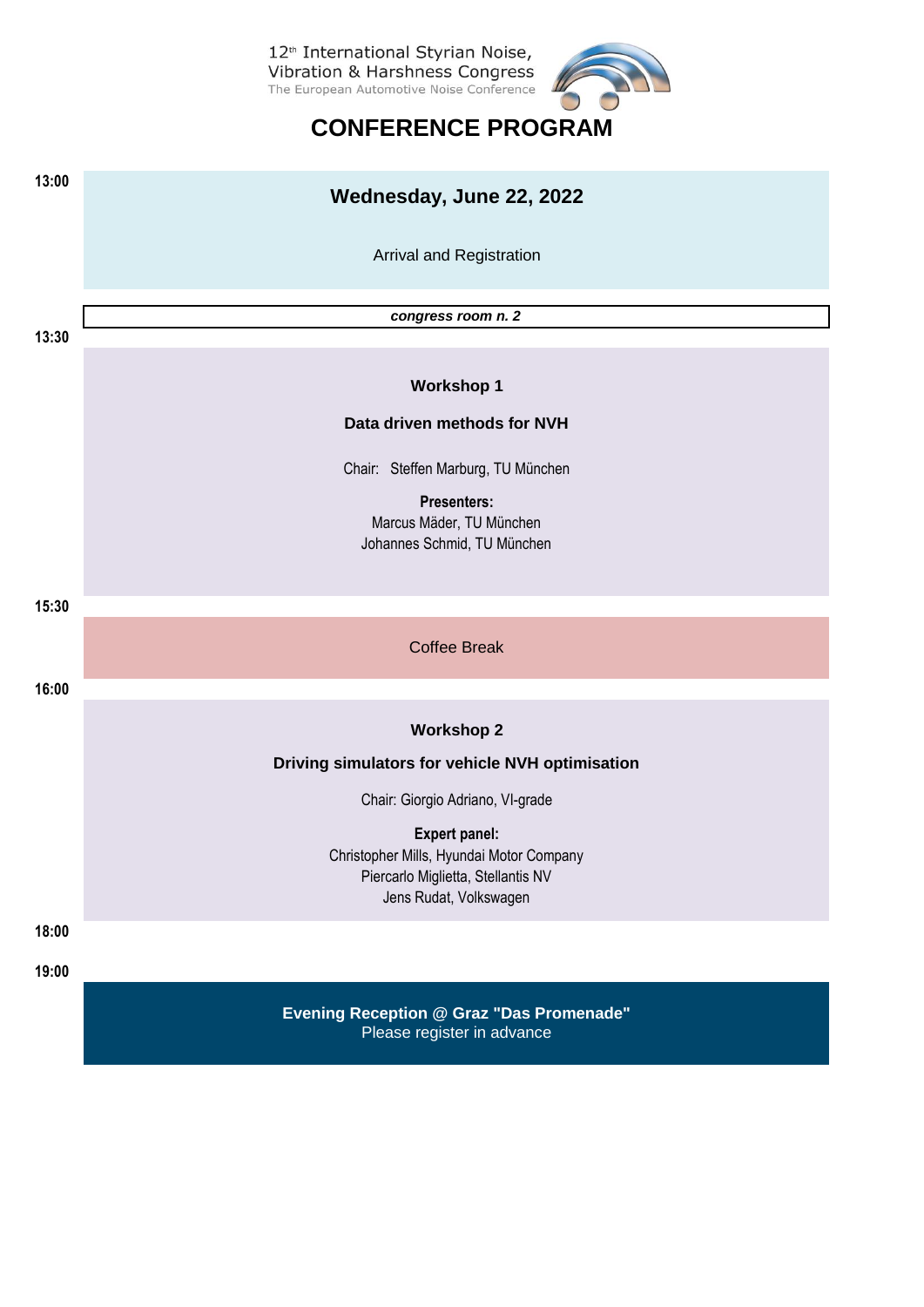| 08:30 | Thursday, June 23, 2022                                                                         |
|-------|-------------------------------------------------------------------------------------------------|
|       | Arrival and Registration                                                                        |
|       | congress room n. 1                                                                              |
| 09:00 |                                                                                                 |
|       | <b>Opening Session</b>                                                                          |
|       | Chair: Eugène Nijman and Hans Herwig Priebsch, Virtual Vehicle Research GmbH                    |
|       | <b>ISNVH 2022 Welcome Addresses</b>                                                             |
|       |                                                                                                 |
| 09:20 |                                                                                                 |
|       | <b>Keynote Lecture</b>                                                                          |
|       | Sound capture and speech enhancement technologies for the needs of in-car infotainment          |
|       | Ivan Tashev, Microsoft                                                                          |
| 09:55 |                                                                                                 |
|       | <b>Keynote Lecture</b><br>Vibration mitigation strategy based on the Acoustic Black Hole Effect |
|       | Francois Gautier, Le Mans University                                                            |
| 10:30 |                                                                                                 |
|       | <b>Coffee Break</b>                                                                             |



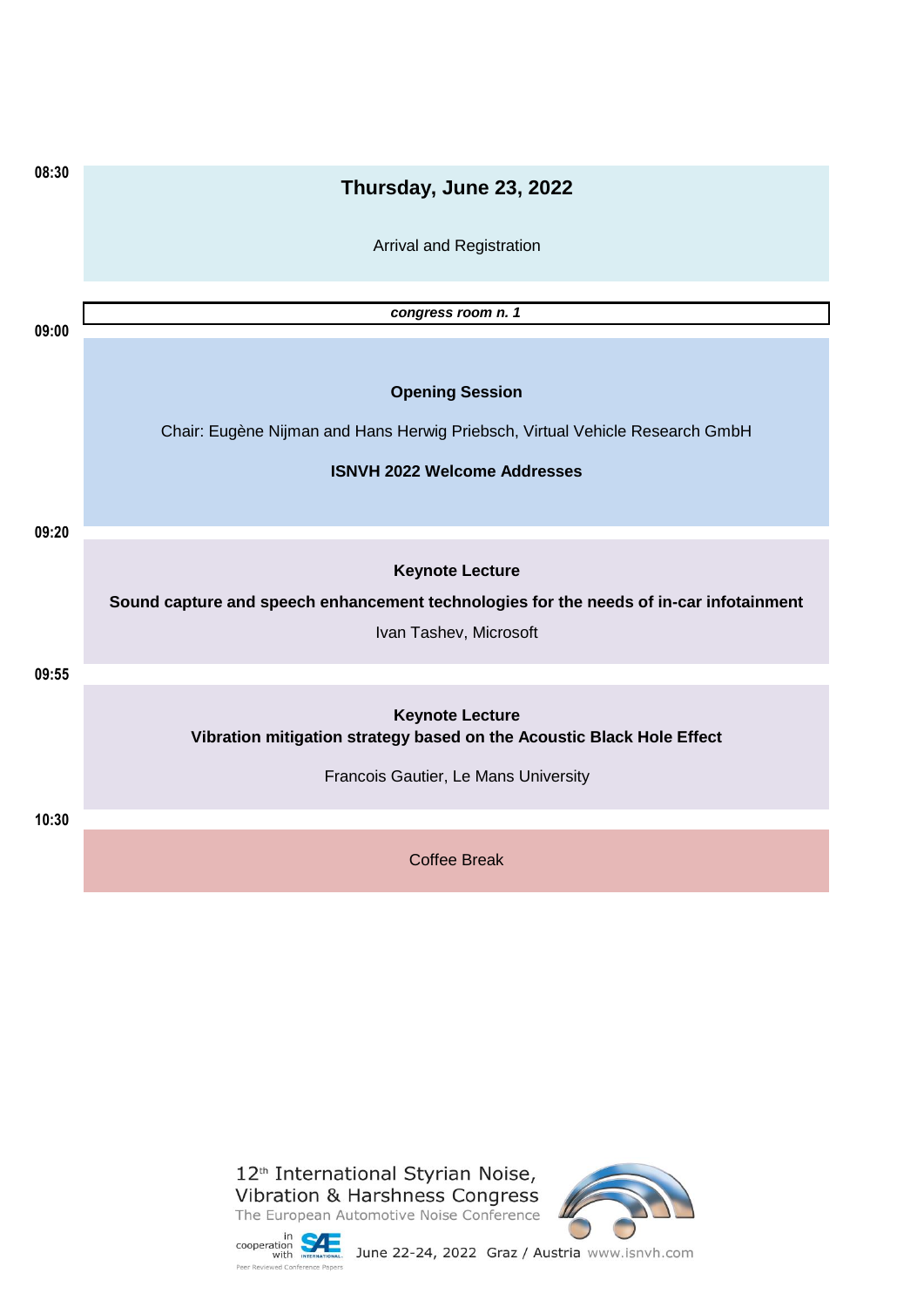|       | congress room n. 1                                                                                                                        | congress room n. 2                                                                      |
|-------|-------------------------------------------------------------------------------------------------------------------------------------------|-----------------------------------------------------------------------------------------|
| 11:00 |                                                                                                                                           |                                                                                         |
|       | <b>Session 1</b>                                                                                                                          | <b>Session 2</b>                                                                        |
|       | <b>Vehicle NVH Simulations: Numerical</b>                                                                                                 | <b>Sound Quality, Active Sound De</b><br><b>Active control</b>                          |
|       | Chair: Benoit v.d. Nieuwenhof, Free Field Technologies<br>Co-Chair: Christian Schuster, Ford of Europe                                    | Chair: Thilo Bein, Fraunhofer LE<br>Co-Chair: Laura Leucke, Virtual Vehicle Res         |
| 11:00 |                                                                                                                                           |                                                                                         |
|       | 22SNVH-0015 / 2022-01-0950                                                                                                                | 22SNVH-0010 / 2022-01-09                                                                |
|       | <b>Opening Distortion Fingerprint (ODF) - A New Body</b><br><b>Evaluation Method for Perceived Quality and Vehicle</b><br><b>Dynamics</b> | <b>ANC: A Low-cost Implementation Per</b>                                               |
|       | Jens Weber, CEVT AB                                                                                                                       | Anna Tira, University of Parma                                                          |
| 11:15 |                                                                                                                                           |                                                                                         |
|       | 22SNVH-0014 / 2022-01-0981                                                                                                                | 22SNVH-0019 / 2022-01-09                                                                |
|       | A Study on the Sound Transmission Loss of Split<br><b>HVAC for Electric Vehicles</b>                                                      | <b>Personalized EV Driving Sound Design E</b><br><b>Driver's Total Emotion Recognit</b> |
|       | Ki-Sang Chae, Hyundai Motor Company                                                                                                       | Kyoung-Jin Chang, Hyundai Motor Co                                                      |
| 11:30 |                                                                                                                                           |                                                                                         |
|       | 22SNVH-0048 / 2022-01-0977                                                                                                                | 22SNVH-0004 / 2022-01-09                                                                |
|       | <b>Coupling of Component Models with Mismatching</b><br>Interfaces for an Efficient NVH Vehicle Design                                    | An in-depth Study on the Customer Perc<br><b>Noise Emitted by Electric Vehic</b>        |
|       | Nicola Contartese, Virtual Vehicle Research GmbH                                                                                          | Lucia Celiberti, Centro Ricerche Fiat                                                   |
| 11:45 |                                                                                                                                           |                                                                                         |
|       | 22SNVH-0036 / 2022-01-0966                                                                                                                | 22SNVH-0044 / 2022-01-09                                                                |
|       | Strategies for Minimising the Noise Impact of a<br>Range Extender for an Electric Vehicle                                                 | Correlation between noise metrics and<br>assessment of automotive thermal s             |

**Sund Design and** trol

unhofer LBF ehicle Research GmBH

### **22SNVH-0015 / 2022-01-0950 22SNVH-0010 / 2022-01-0967**

**Ancignal Perspective** 

### **22SNVH-0014 / 2022-01-0981 22SNVH-0019 / 2022-01-0972**

**Pesign Based on the Recognition** 

ai Motor Company

### **22SNVH-0048 / 2022-01-0977 22SNVH-0004 / 2022-01-0968**

**An in-** Perception of the **Kric Vehicles** 

erche Fiat SCpA

### **22SNVH-0036 / 2022-01-0966 22SNVH-0044 / 2022-01-0974**

etrics and subjective **thermal systems** 

Matthew Maunder, Ricardo UK, Ltd. Saad Bennouna, Valeo Thermal Systems

12<sup>th</sup> International Styrian Noise, Vibration & Harshness Congress The European Automotive Noise Conference



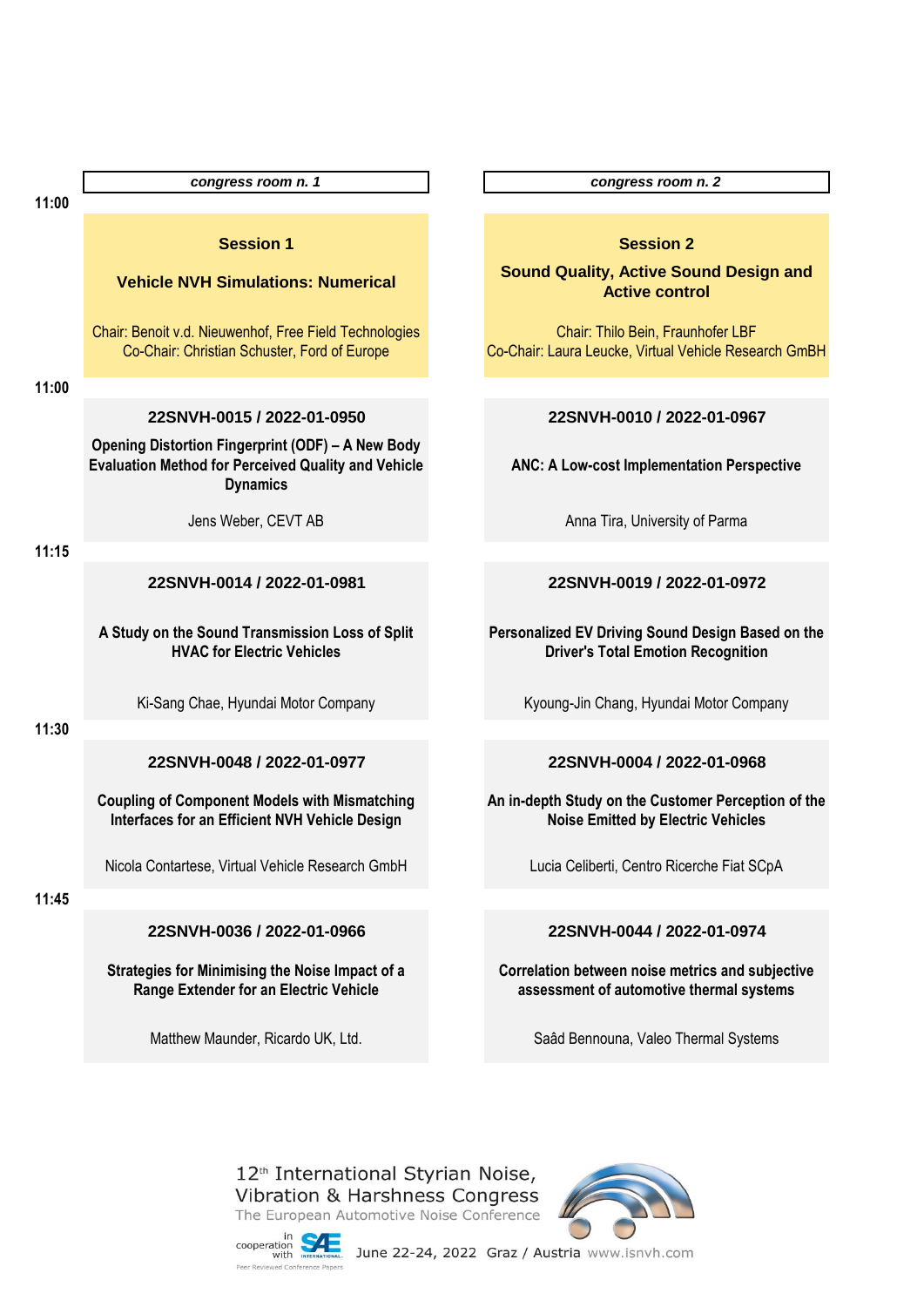#### **22SNVH-0061 / 2022-01-0952 22SNVH-0100 / 2022-01-0980**

**Experimental characterization and dynamic modelling of electrical cables**

Jan Rejlek, Virtual Vehicle Research GmbH Mark Allman-Ward, VI-grade

**12:15**

#### **22SNVH-0045 / 2022-01-0932 22SNVH-0078 / 2022-01-0970**

**Time-Domain Simulation Approach for the Electromagnetically Excited Vibrations of Squirrel-Cage Induction Machine Drives under Pulse-Width Modulated Supply**

Daniel Bíró, AVL List GmbH **Arnaud Duval, Trèves** Arnaud Duval, Trèves

**Utilizing A Hybrid Engineering Approach for NVH Drive Evaluations in Virtual Prototypes**

**An alternative Solution to Vehicles Audio System using Inertial Transducers integrated in Trim Parts: Advanced Developments.**

**12:30**

# Lunch Break

### **13:40**

#### **Session 3 Session 4 Session 4**

#### **Vehicle NVH Simulations: Analytical**

Chair: Jean-Louis Guyader, Sonorhc Co-Chair: Josef Girstmair, Virtual Vehicle Research **GmbH** 

**13:40**

#### **22SNVH-0007 / 2022-01-0947 22SNVH-0005 / 2022-01-0938**

**NVH performance assessment by mean of injected power**

#### **13:55**

### **22SNVH-0039 / 2022-01-0930 22SNVH-0052 / 2022-01-0939**

**Using Analytical Techniques to Understand the Impacts Intelligent Thermal Management Has on Piston NVH**

Chair: Stefan Becker, University of Erlangen Co-Chair: Alexander Peiffer, AUDI

**Aero (Flow) Acoustics**

**Acoustic Fluid-Structure Interaction (AFSI) in the car underbody**

Florian Schwertfirm, Kreuzinger und Manhart Turbulenz<br>Canbl L GmbH

**Assessing low frequency flow noise based on an experimentally validated modal substructuring strategy featuring non-conforming grids**

Alastair Jay, Ricardo **Rafael Engelmann, BMW AG** 



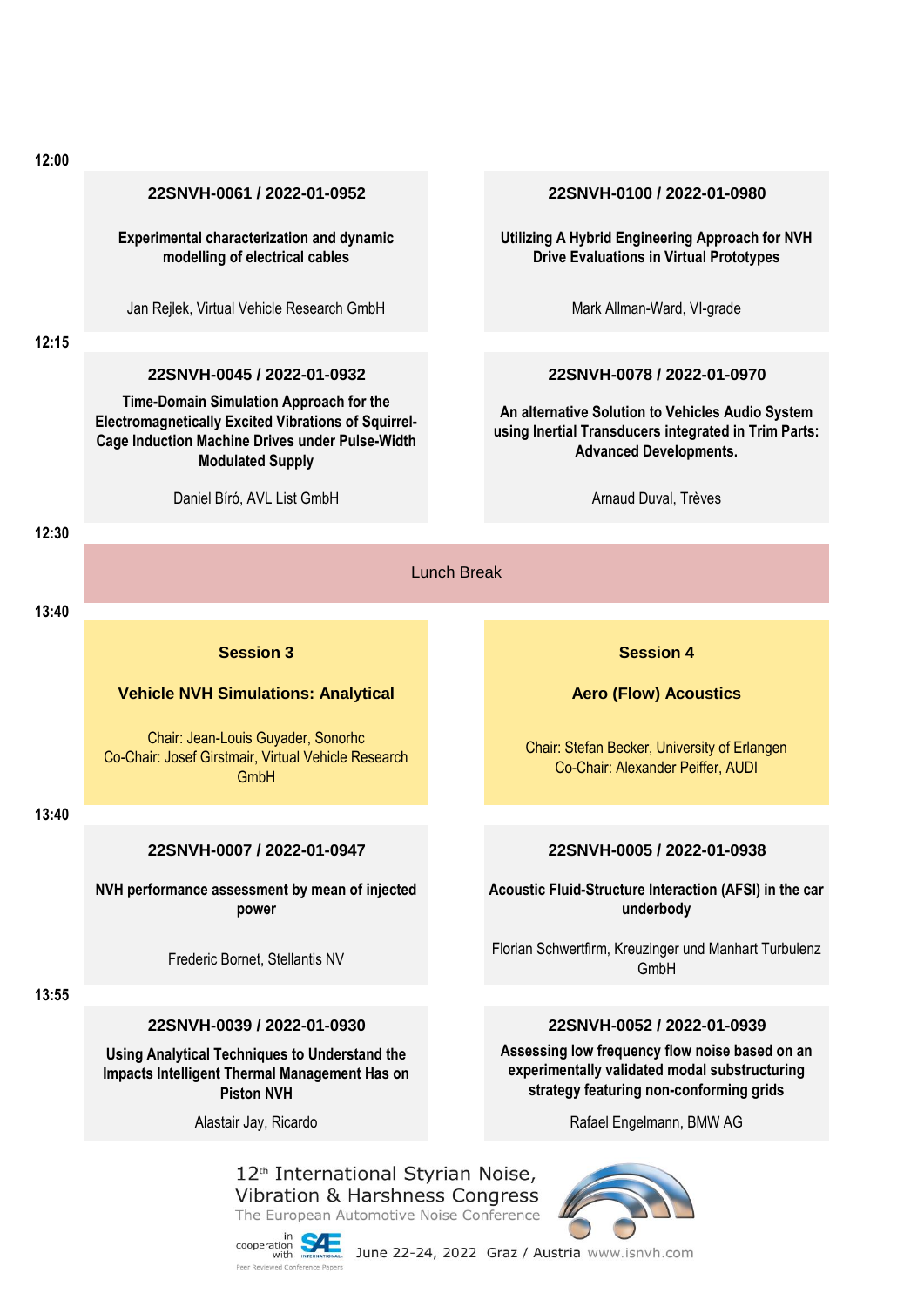| 14:10 |                                                                      |                     |                                                                                                                             |  |
|-------|----------------------------------------------------------------------|---------------------|-----------------------------------------------------------------------------------------------------------------------------|--|
|       | 22SNVH-0082 / 2022-01-0986                                           |                     | 22SNVH-0051 / 2022-01-0933                                                                                                  |  |
|       | Characterization and modelling of mounts for electric<br>powertrains |                     | Acoustic Study on Tubular Micro-perforated Flow<br><b>Plug Sections in Vehicle Silencer's Application</b>                   |  |
|       | Jean-Luc Wojtowicki, Vibratec                                        |                     | Margus Villau, Tallinn University of Technology                                                                             |  |
| 14:25 |                                                                      |                     |                                                                                                                             |  |
|       | 22SNVH-0085 / 2022-01-0945                                           |                     | 22SNVH-0057 / 2022-01-0934                                                                                                  |  |
|       | On the Calculation of Modal Damping Ratios                           |                     | <b>Effects of Boundary Layer and Local Volumetric</b><br><b>Cells Refinements on Compressor Direct Noise</b><br>Computation |  |
|       | Markus Jäger, RWTH Aachen                                            |                     | Asuka Gabriele Pietroniro, Volvo Cars - KTH                                                                                 |  |
| 14:40 |                                                                      |                     |                                                                                                                             |  |
|       |                                                                      | <b>Coffee Break</b> |                                                                                                                             |  |
| 15:00 |                                                                      |                     |                                                                                                                             |  |
|       | <b>EXHIBITORS' PRESENTATIONS</b>                                     |                     |                                                                                                                             |  |
|       | Chair: Jan Rejlek                                                    |                     |                                                                                                                             |  |
|       | HEXAGON, EOMYS, Vims, HEAD acoustics, gfai tech, Microflown          |                     |                                                                                                                             |  |
| 15:45 |                                                                      |                     |                                                                                                                             |  |
|       | Room change                                                          |                     |                                                                                                                             |  |



COOperation **VVIL**<br>Peer Reviewed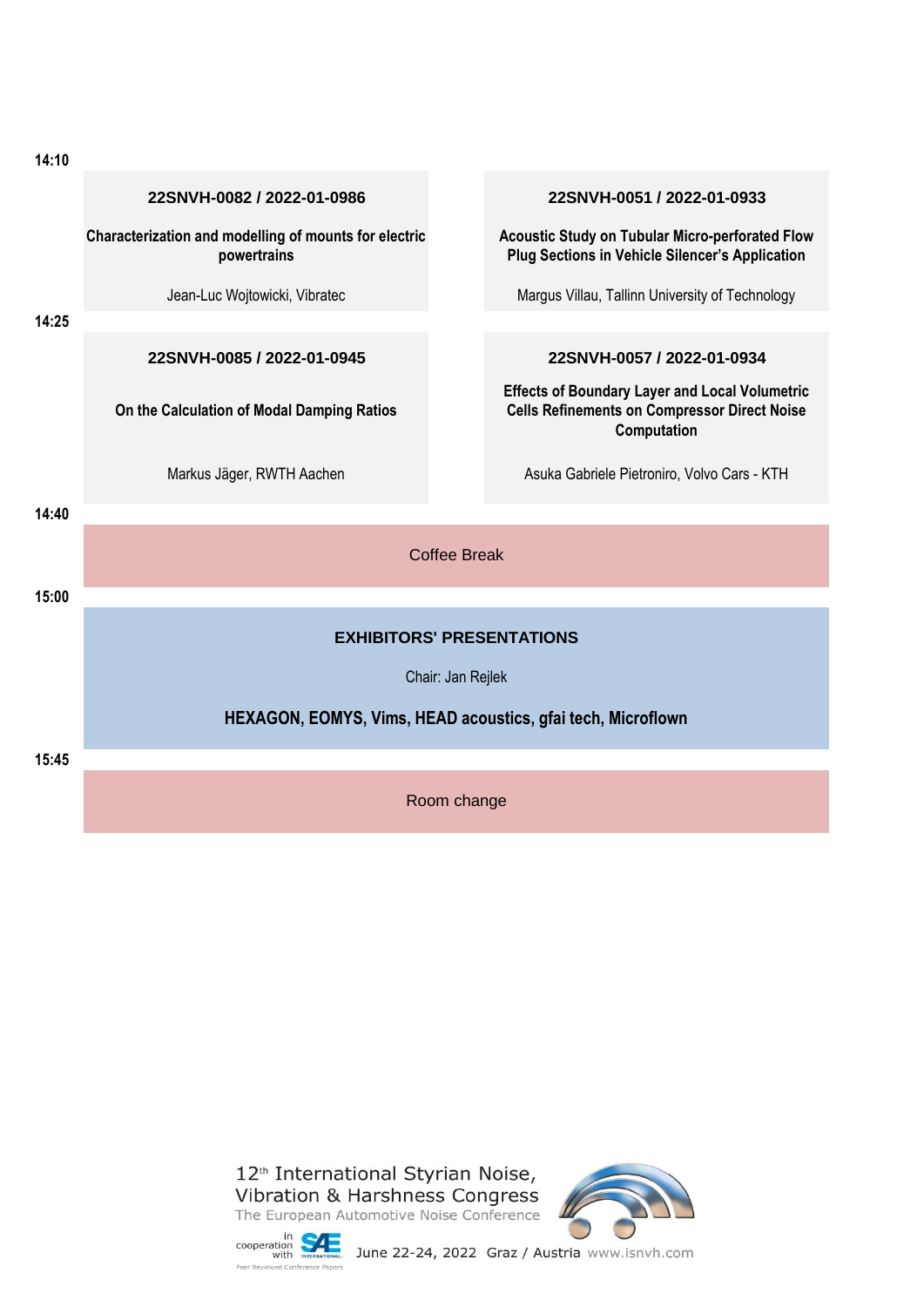| 15:50 |                                                                                                                |                                                                                                                                             |  |  |
|-------|----------------------------------------------------------------------------------------------------------------|---------------------------------------------------------------------------------------------------------------------------------------------|--|--|
|       | <b>Session 5</b>                                                                                               | <b>Session 4 cont.</b>                                                                                                                      |  |  |
|       | <b>Uncertainties</b>                                                                                           | <b>Aero (Flow) Acoustics</b>                                                                                                                |  |  |
|       | Chair: Marinus Luegmair, BMW Group<br>Co-Chair: Steffen Marburg, TU München                                    | Chair: Peter Kalinke, BMW Group<br>Co-Chair: Joerg Ocker, Porsche AG                                                                        |  |  |
| 15:50 |                                                                                                                |                                                                                                                                             |  |  |
|       | 22SNVH-0003 / 2022-01-0984                                                                                     | 22SNVH-0062 / 2022-01-0937                                                                                                                  |  |  |
|       | An efficient methodology to predict the dynamic<br>instabilities of a frictional system                        | Aero-acoustic source terms from Large-Eddy<br>Simulation in turbulent pipe flow                                                             |  |  |
|       | Farouk Maaboudallah, University of Sherbrooke                                                                  | Johannes Tieber, TU Graz                                                                                                                    |  |  |
| 16:05 |                                                                                                                |                                                                                                                                             |  |  |
|       | 22SNVH-0017 / 2022-01-0943                                                                                     | 22SNVH-0088 / 2022-01-0940                                                                                                                  |  |  |
|       | <b>Parametric Model Order Reduction for Vibroacoustic</b><br><b>Metamaterials based on Modal Superposition</b> | <b>Simulation Enabling Autonomous Vehicles to Better</b><br><b>Hear Emergency Vehicles</b>                                                  |  |  |
|       | Moritz Hülsebrock, Fraunhofer Institute LBF                                                                    | Andreas Jantzen, Dassault Systemes Simulia Corp.                                                                                            |  |  |
| 16:20 |                                                                                                                |                                                                                                                                             |  |  |
|       | 22SNVH-0009 / 2022-01-0951                                                                                     | 22SNVH-0097 / 2022-01-0936                                                                                                                  |  |  |
|       | Sensitivity analysis of NVH simulations with<br>stochastic input parameters for a car body                     | <b>Validation of Combining Compressible CFD Results</b><br>with Statistical Energy Analysis for Vehicle Interior<br><b>Noise Simulation</b> |  |  |
|       | Sophie Cram, BMW Group - TU München                                                                            | Simon Martin, ESI Group                                                                                                                     |  |  |
| 16:35 |                                                                                                                |                                                                                                                                             |  |  |
|       | 22SNVH-0101 / 2022-01-0989                                                                                     | 22SNVH-0069 / 2022-01-0987                                                                                                                  |  |  |
|       | Mastering uncertainty in model-based prediction of<br>vibroacoustic vehicle properties                         | <b>End-Correction in Open Ducts: an Experimental</b><br><b>Study</b>                                                                        |  |  |
|       | Wei Xu, SAM - TU Darmstadt                                                                                     | Andrea Greco, AVL List GmbH                                                                                                                 |  |  |
| 16:50 |                                                                                                                |                                                                                                                                             |  |  |
|       | <b>Coffee Break</b>                                                                                            |                                                                                                                                             |  |  |



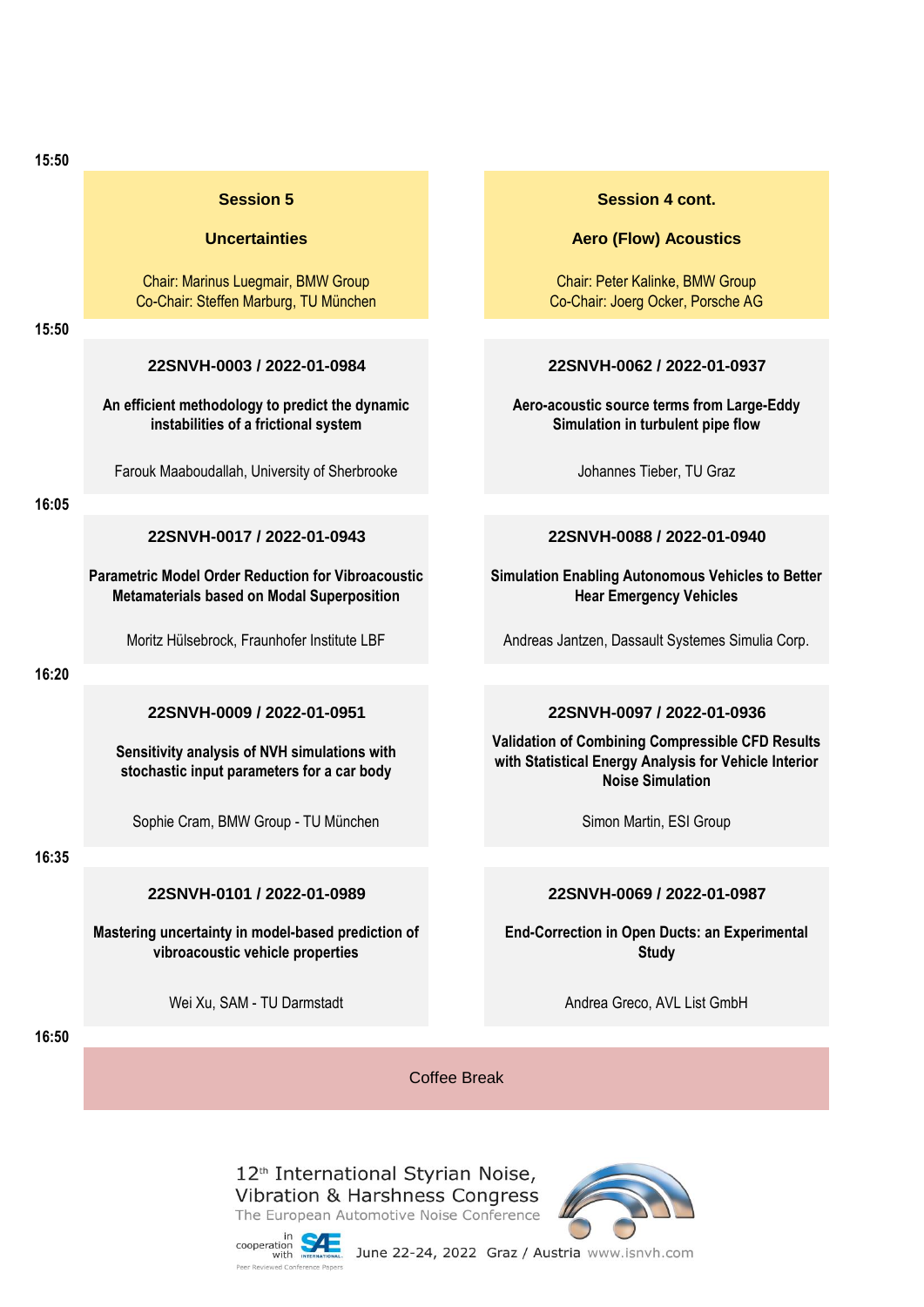|  |  | ×<br>۰, |
|--|--|---------|

#### **Session 6 Session 7 Session 7**

# **Machine Learning and Data Based**

Chair: Marinus Luegmair, BMW Co-Chair: Steffen Marburg, TU München

**17:10**

**Hierarchical Bayesian Networks for predicting the structural behavior of coupled systems**

**17:25**

**Variational Autoencoders for Dimensionality Reduction of Automotive Vibroacoustic Models**

**17:40**

**17:55**

**Gaussian processes for transfer path analysis applied on vehicle body vibration problems**

## **Approaches Experimental Vehicle NVH: Substructuring**

Chair: Thierry Bourdon, Vitesco Co-Chair: Matthew Maunder, Ricardo UK, Ltd.

### **22SNVH-0049 / 2022-01-0942 22SNVH-0096 / 2022-01-0988**

**Using Dynamic Substructuring and Component TPA to shape the NVH experience of a full-electric vehicle**

Moritz Hülsebrock, Fraunhofer Institute LBF Maarten van der Kooij, VIBES Technology B.V.

### **22SNVH-0053 / 2022-01-0941 22SNVH-0043 / 2022-01-0956**

**Prediction and Optimization of Blocked Force Changes of a Suspension System using Bush Stiffness Injection Method**

Johannes Schmid, TU München Munhwan Cho, Hyundai Motor Company

### **22SNVH-0103 / 2022-01-0948 22SNVH-0008 / 2022-01-0978**

**FBS Decoupling at Suspension Level for Road Noise Applications**

Caglar Gurbuz, TU München Domenico Minervini, Siemens Digital Industries Software

### **22SNVH-0012 / 2022-01-0976**

**Stiffness injection: a tool for vehicle NVH performance optimization** 

Dennis de Klerk, Müller-BBM

**18:10 19:30**

> **Social Evening at Schlossberg Restaurant** Please register in advance

12<sup>th</sup> International Styrian Noise, Vibration & Harshness Congress The European Automotive Noise Conference



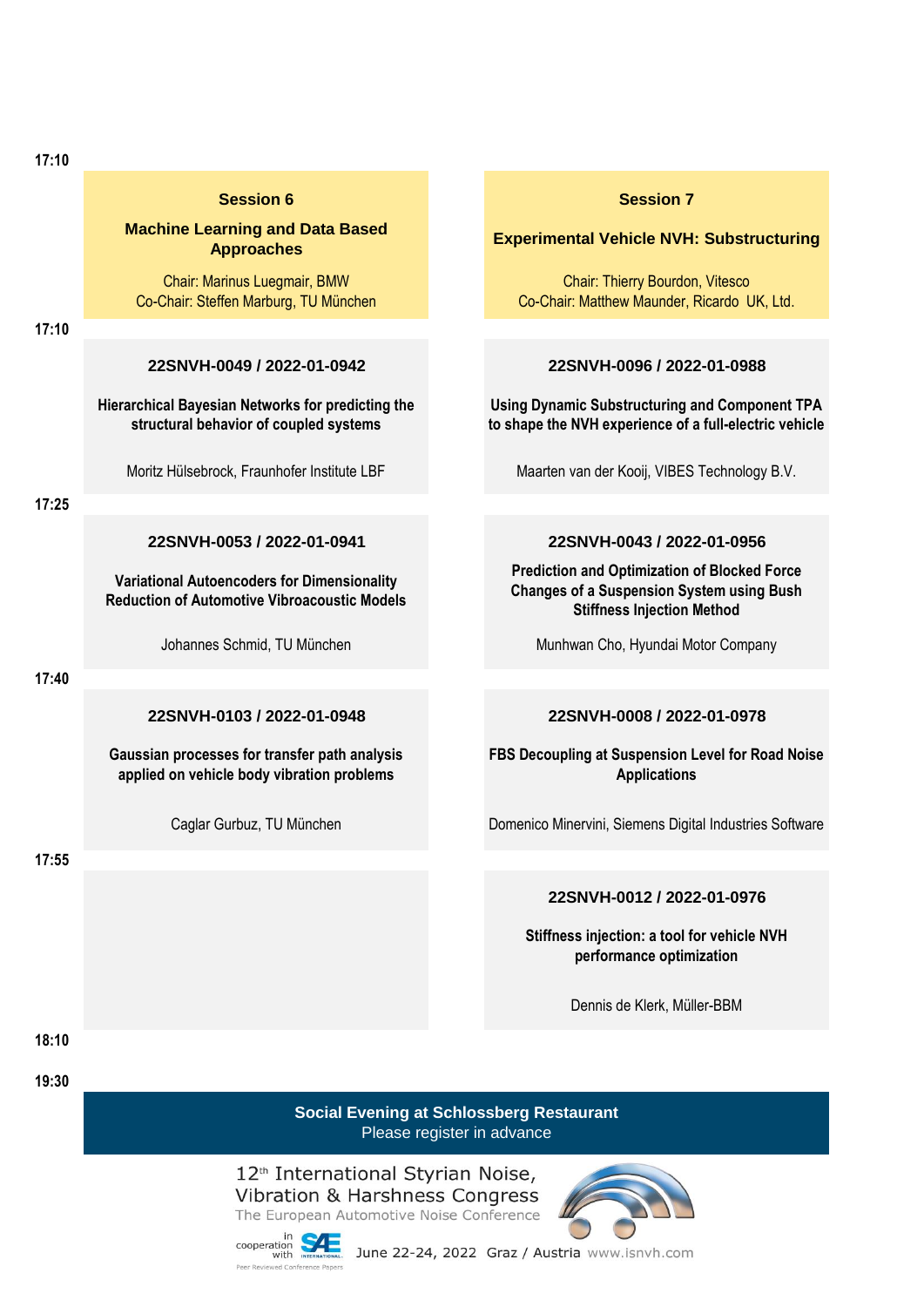| 09:00 | <b>Friday, June 24, 2022</b>                                                                                                                       |  |                                                                                                                      |
|-------|----------------------------------------------------------------------------------------------------------------------------------------------------|--|----------------------------------------------------------------------------------------------------------------------|
|       | congress room n. 1                                                                                                                                 |  | congress room n. 2                                                                                                   |
| 09:00 | <b>Session 8</b>                                                                                                                                   |  | <b>Session 1 cont.</b>                                                                                               |
|       | <b>Hybrid Numerical-Experimental Vehicle</b><br><b>Acoustics &amp; Vibrations</b>                                                                  |  | <b>Vehicle NVH Simulations: Numerical</b>                                                                            |
|       | Chair: Laurent Gagliardini, Stellantis NV<br>Co-Chair: Nicola Contartese, Virtual Vehicle Research<br>GmbH                                         |  | Chair: Per Alenius, Volvo<br>Co-Chair: Bernhard Graf, AVL                                                            |
| 09:00 |                                                                                                                                                    |  |                                                                                                                      |
|       | 22SNVH-0016 / 2022-01-0959                                                                                                                         |  | 22SNVH-0021 / 2022-01-0931                                                                                           |
|       | A Trend Line Analysis of the Insertion Loss Test Data<br>and Application to Sound Transmission Loss<br><b>Simulation</b>                           |  | Efficient prediction and analysis of the noise<br>radiated by an electric powertrain                                 |
|       | Ki-Sang Chae, Hyundai Motor Company                                                                                                                |  | Xavier Robin, Free Field Technologies                                                                                |
| 09:15 |                                                                                                                                                    |  |                                                                                                                      |
|       | 22SNVH-0054 / 2022-01-0953                                                                                                                         |  | 22SNVH-0055 / 2022-01-0955                                                                                           |
|       | High-bandwidth Mechanical Hardware-in-the-Loop<br><b>Emulation of Structural Dynamics for More Efficient</b><br><b>NVH Development and Testing</b> |  | Tyre-road interaction noise prediction: A simulation<br>based approach                                               |
|       | Jonathan Millitzer, Fraunhofer Institute LBF                                                                                                       |  | Abhishek Saraswat; CEAT LTD.                                                                                         |
| 09:30 |                                                                                                                                                    |  |                                                                                                                      |
|       | 22SNVH-0046 / 2022-01-0979                                                                                                                         |  | 22SNVH-0011 / 2022-01-0973                                                                                           |
|       | Comparison of methods between acceleration-based<br>in-situ and a new Hybrid in-situ Blocked Force<br>determination                                |  | Analytical and Numerical Models of the Sound<br>Radiated by Fully Clamped Rectangular Vibrating<br><b>Plates</b>     |
|       | Ron Reichart, VIBES Technology B.V.                                                                                                                |  | Anna Tira, University of Parma                                                                                       |
| 09:45 |                                                                                                                                                    |  |                                                                                                                      |
|       | 22SNVH-0095 / 2022-01-0975                                                                                                                         |  | 22SNVH-0080 / 2022-01-0985                                                                                           |
|       | A hybrid numerical/experimental technique for the<br>determination of operative airborne acoustic loads<br>for tire interior noise SEA prediction  |  | A Coupled Simulation Approach for the<br><b>Quantification of Impact Events in Automotive</b><br><b>Applications</b> |
|       | Federico Di Marco, Autoneum Management AG                                                                                                          |  | Chandan Ravi, Altair Engineering India Pvt. Ltd.                                                                     |
|       |                                                                                                                                                    |  |                                                                                                                      |

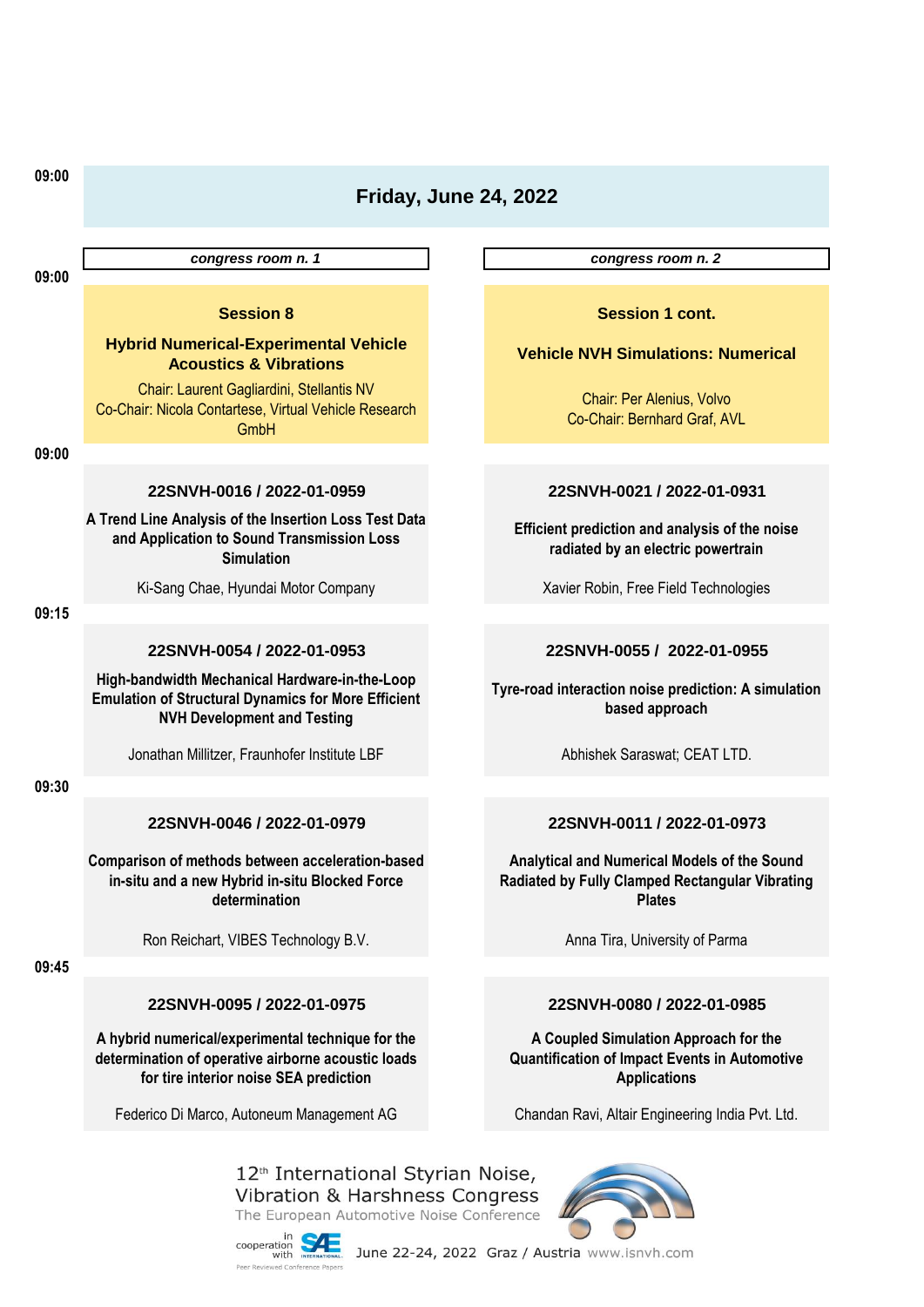| 10:00 |                                                                                                                                                          |  |                                                                                                                                                      |
|-------|----------------------------------------------------------------------------------------------------------------------------------------------------------|--|------------------------------------------------------------------------------------------------------------------------------------------------------|
|       | <b>Coffee Break</b>                                                                                                                                      |  |                                                                                                                                                      |
| 10:30 |                                                                                                                                                          |  |                                                                                                                                                      |
|       | <b>Session 9</b>                                                                                                                                         |  | <b>Session 10</b>                                                                                                                                    |
|       | <b>Materials</b>                                                                                                                                         |  | <b>Experimental Vehicle NVH: Component</b><br><b>Noise Reduction</b>                                                                                 |
|       | <b>Chair:Arnaud Duval, Treves</b><br>Co-Chair: Manfred Kaltenbacher, TU Graz                                                                             |  | Chair: Piercarlo Miglietta, Stellantis NV<br>Co-Chair: Ralf Lehmann, Mercedes-Benz AG                                                                |
| 10:30 |                                                                                                                                                          |  |                                                                                                                                                      |
|       | 22SNVH-0013 / 2022-01-0949                                                                                                                               |  | 22SNVH-0029 / 2022-01-0958                                                                                                                           |
|       | Energy Harvesting for lightweight design by means<br>of ferroelectret transmission mechanisms arranged<br>in clusters                                    |  | An Experimental Study on Factors That Influence<br><b>Encapsulation Efficiency</b>                                                                   |
|       | Hendrik Holzmann, Fraunhofer Institute LBF                                                                                                               |  | David Lennström, Volvo Cars                                                                                                                          |
| 10:45 |                                                                                                                                                          |  |                                                                                                                                                      |
|       | 22SNVH-0066 / 2022-01-0954                                                                                                                               |  | 22SNVH-0042 / 2022-01-0935                                                                                                                           |
|       | Reduction of structure-borne tyre/road noise through<br>rubber resonant metamaterials in tyres                                                           |  | <b>Study of Installation Effects on Automotive Cooling</b><br><b>Fan Noise</b>                                                                       |
|       | Luca Sangiuliano, KU Leuven                                                                                                                              |  | Yidan Lai, Volvo Cars                                                                                                                                |
| 11:00 |                                                                                                                                                          |  |                                                                                                                                                      |
|       | 22SNVH-0102 / 2022-01-0961<br>Improving the application range of "Greenflocks"                                                                           |  | 22SNVH-0040 / 2022-01-0983                                                                                                                           |
|       | chips urethane based poroelastic sustainable<br>materials coming from recycled PU mattresses using<br>as well recycled heavy granulated carpet scraps as |  | On the different contributions of mounts and flexible<br>hoses on the structure borne noise of refrigerant<br>compressors                            |
|       | Arnaud Duval, Trèves                                                                                                                                     |  | Andrea Ricci, Università degli Studi di Trieste - BMW AG                                                                                             |
| 11:15 |                                                                                                                                                          |  |                                                                                                                                                      |
|       | 22SNVH-0083 / 2022-01-0962                                                                                                                               |  | 22SNVH-0024 / 2022-01-0944                                                                                                                           |
|       | Modeling and controling acoustic performance of<br>heterogenous materials made of recycled foams                                                         |  | A general framework for the experimental<br>characterization of nonlinearities and its application<br>to a laminated assembly of an electrical motor |
|       | Fabien Chevillotte, MATELYS - Research Lab                                                                                                               |  | Balázs Vehovszky, Szechenyi Istvan Univ.                                                                                                             |
|       |                                                                                                                                                          |  |                                                                                                                                                      |